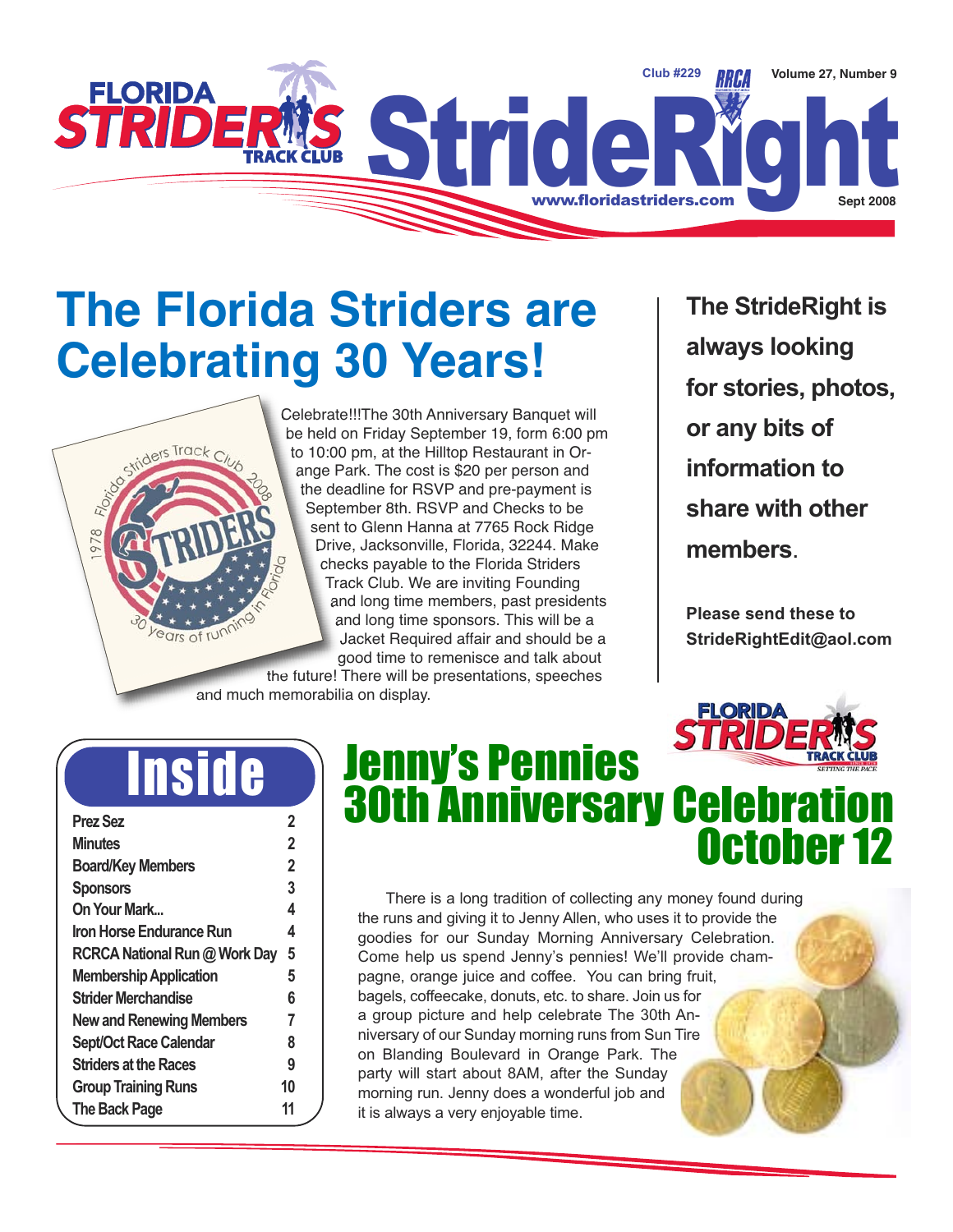## **Prez Sez** By Dave Bokros



We have many Striders on the injured list. There is a tendency for runners, especially those who have been running for some time, to ignore general training rules that can keep them off the injured list. Some of the steps you can take are simple.

**Stretch after every run.** If something is tightening up during a run or giving you trouble, stop during the run and stretch it out. It will only continue to tighten and hurt more if you don't.

**Never increase your weekly mileage or your long run by more than ten percent.** You might get away with it a couple times, but consistently doing this without recovery will leave you more likely to suffer an injury that will wipe out your progress with downtime.

If you are increasing your weekly mileage every week, run a lighter week every third week to give your body a chance to recover.

**Make sure you are wearing the correct shoe for your foot.** Go see the folks at 1st Place Sports if you are local to Jacksonville, or a **Continued on page 6**

### Board of Directors' Minutes 08/12/2008

The meeting was called to order by Dave Bokros at 7:15 p.m. Directors present were Randy Arend, Dave Bokros, Vicky Connell, Janis Dolembo, Mike Ford, Glenn Hanna, Kim Lundy, Mike Mayse, and Regina Taylor.

**Minutes:** There was one change to the July minutes. It was brought out that Mary Ann Steinberg had earlier clarified that each county is required to have School Health Advisory Committee (SHAC), and not each school.

**Treasurer's Report:** Janis Dolembo said we have a new CD with an interest rate of 3.25 with Compass Bank. It will mature in 12 months. She noted that it was time to transfer money from some of the race accounts into checking. The race accounts for Memorial Day and Run to the Sun are completed.

**Budget Report for Kid's Camp 2008:** Vicky Connell presented the budget report from the camp. She pointed out that the estimated 50 attendees was pretty close with 47 Youth who showed up. She also noted that out of the \$500 donated by the Strider Board, only \$155.32 was needed. This was mostly due to a donation from Publix of a \$100 gift certificate and a donation of Power Aid from First Place Sports. Dave Bokros mentioned that the camp was complimented by a local High School Cross Country and Track Coach as being the best running camp he'd ever attended.

**Children's Run/Walk Grant Request:** Mike Ford reviewed the requests for grants from CE Bennett, Grove Park and Coppergate Elementary Schools. Each request was for \$500, with slightly different uses of the money. He pointed out that the Striders stockpile 50 Mile Club t-shirts, toe tokens, etc. to be available for the schools. We buy them in bulk to keep the costs down. Dave pointed out that we usually only fund the schools with start up money, and rarely receive a request for additional funding. Kim pointed out that the Children's Running Committee has recommended approval and the board needs to give final approval. Mike Mayse made a motion to accept all three requests and Glenn Hannah seconded. It was unanimously approved.

**Socials:** Glenn stated that attendance at the last two socials has been very low. It was questioned whether this was just due **Continued on page 7**

#### **2008-2009 Board of Directors & Key Members**

(Board Members marked with an \*)

**President/Memorial Day 5K Director:** \*Dave Bokros . . . . . . . .(C) 545-4538 email: DBokros@comcast.net

**Vice President and Scholarship Coordinator** \*Kellie Howard . . . . . . .(H) 732-7377 email: kellski@comcast.net

**Treasurer:** \*Janis Dolembo . . . . . .(H) 399-2436 email: jdolembo@hotmail.com

**Secretary:** \* Vicky Connell . . . . . .(H) 276-0193 email: VickyJC@comcast.net

**Membership Coordinator/Newsletter Circulation Coordinator/Equipment Coordinator:**

\*Mike Mayse . . . . . . . .(H) 777-6108 email: mjmayse@comcast.net

**River Road Resolution 5K Director:** Bob Boyd . . . . . . . . . . .(H) 272-1770 email: BobBoydFL@gmail.com

**Children's Run Coordinator/Photographer:** Vanessa Boyd . . . . . . .(H) 272-1770 email: VanessaABoydFL@gmail.com

**The Back Page Columnist:** Mike Marino........(H) 477-8631 email: m.t.marino@clearwire.net

**Social Coordinator/Quarterly Meeting Speaker Coordinator:**

\*Glenn Hanna . . . . . . . (H) 777-9351 **Run to the Sun Director/Assistant Social**

**Coordinators:** \*Kay Womack.......(C) 718-4210 email: kaywomack@gmail.com

**Directors at Large:**

\*Randy Arend . . . . . . .(H) 272-3861 arendrr@aol.com \*Mike Ford . . . . . . . . . .(H) 406-2989 email: forddog92@hotmail.com \*Kim Lundy . . . . . . . . .(H) 213-0250 email: woodski135@aol.com \*Keith Poythress.......(H) 541-1878 email: poyth@bellsouth.net \*Mary Ann Steinberg email: 4steinbergsrun@bellsouth.net \*John Steinberg email:4steinbergsrun@bellsouth.net \*Regina Taylor . . . . . . .(H) 928-9555 email: rhtaylor64@comcast.net \*Regina Sooey . . . . . . (H) 673-0608 email: regina@reginasooey.com \*James Vavrina...(C) 718-4247 email: jamesvav@hotmail.com

**Hog Jog Director:** Steve Bruce . . . . . . . . .(H) 728-7759 email: stevebruce@comcast.net

**River Run Hospitality Tent Coordinator:** Stan Scarlett . . . . . . . . .(H) 994-2687 email: stanscarlett@msn.com

**RRCA Southern Region Director:** Ken Bendy . . . . . . . . . .(H) 278-2926 email: kbendy@aol.com

**North Florida RRCA Representative:** Mike Bowen . . . . . . . . .(H) 850-308-1953 email: michael.s.bowen@gmail.com

**Strider "Person" Coordinator for Races:** Al Saffer . . . . . . . . . . . .(W) 665-6996 email: saffat@jea.com

#### **Webmaster**

Kristen Hughes email: kristenhughes@comcast.net

**StrideRight Editor**

Trish Kabus . . . . . . . . .(C) 343-5181 email: striderightedit@aol.com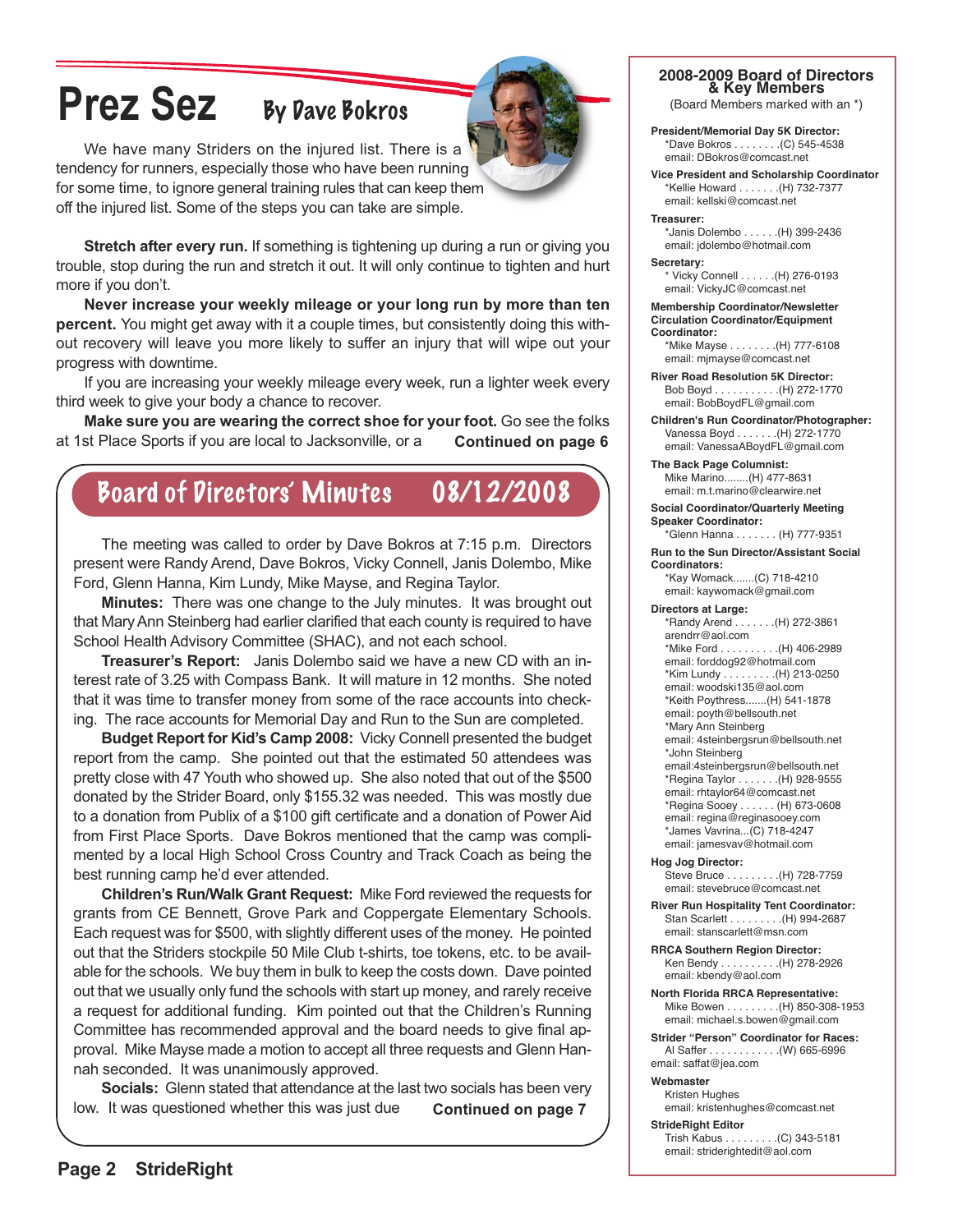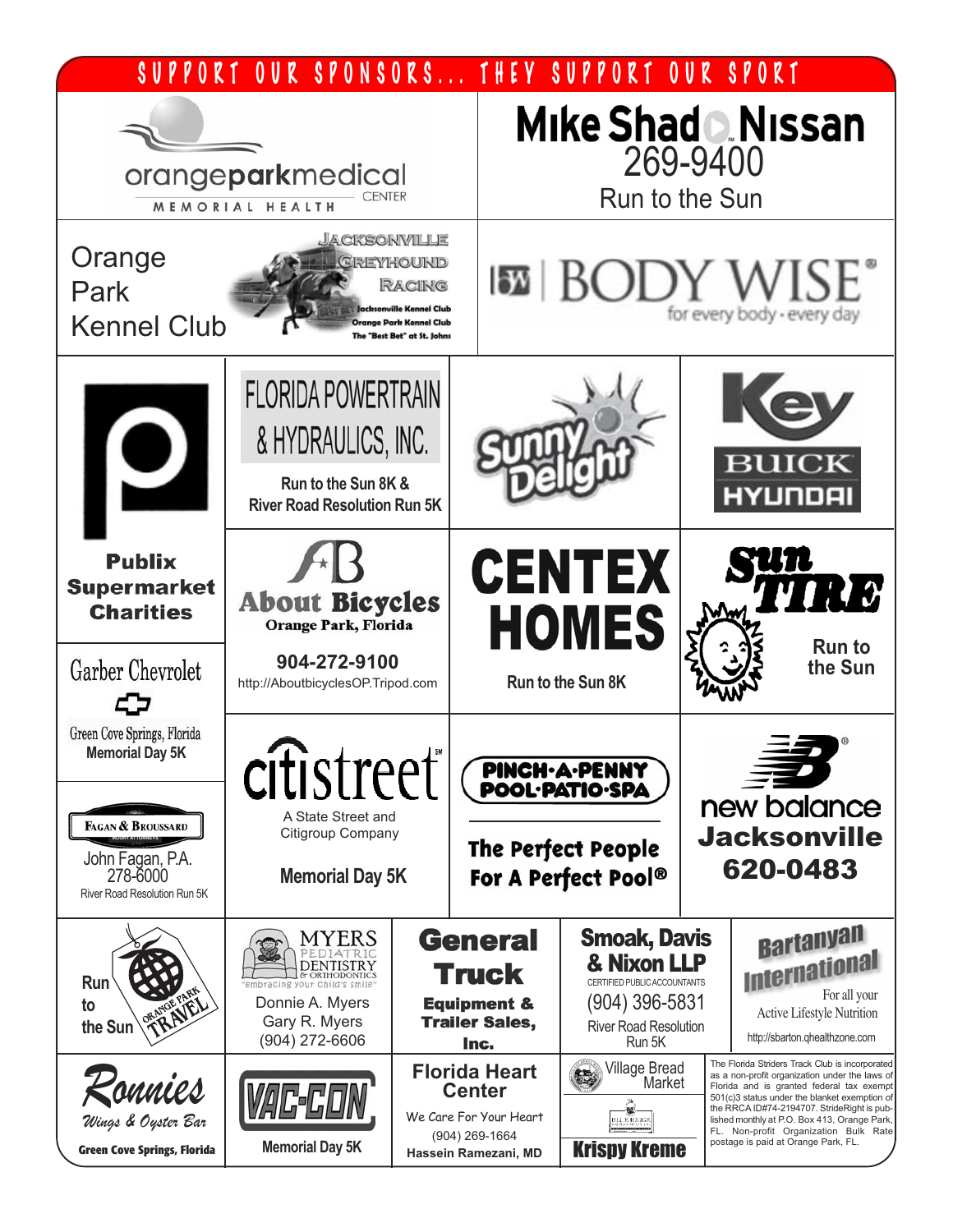## **On Your Mark...**

#### **by Cheryl Norman**

My newest novel, Running Scared, is one I brainstormed with my training partner (the late Marv Jones) during one of our long runs in Jacksonville.

Writing a novel is a lot like running a marathon. Not everyone can write, and not everyone can run. But if you have the ability and the desire, you can achieve either goal by breaking the project into steps (pun intended).

First, is the decision step. Yes, I will complete a marathon/novel. That's the commitment phase. With a marathon, this involves registering for the event. For the writer, it means warning your family that you'll be unavailable for services they're accustomed to having you provide, such as dinner.

Next, if you're a first-timer, there's the education step. Take a class. Read a book. I took Chuck Cornett's marathon training class many years ago. I also took Jeff Galloway's class in Atlanta, along with reading his book. I've attended numerous workshops and classes on fiction writing, and I have an office filled with books I've read to prepare me for writing a novel.

Armed with knowledge, you're ready for the next step. Training. I call this the rehearsal phase. You're conditioning yourself for the long haul, the ultimate 26.2 mile event. Each long training run stretches your distance and strengthens your conditioning. You alternate long runs with shorter runs for the rest-and-recovery of the muscles and tissues you're taxing.

Writing involves training for the

### **Save the Date!**

real event, too. There are character profiles, plot outlines, research, and then the synopsis. Some writers skip this phase, but I prefer to know my characters and setting thoroughly.

The training step can include the setback phase. A pulled hamstring or plantar fasciitis can interfere with your schedule, sending you back a week or two to re-build your conditioning. Novel writing has plenty of setbacks that involve deleting huge passages that just don't work then re-writing them.

The next step is the finish. Running a marathon from the start to the finish line takes hours; writing a novel takes months. Otherwise, the steps are the same: one step/paragraph at a time. Steps accumulate into miles, twenty-six-point-two miles into a marathon; Paragraphs become scenes, groups of scenes become chapters, and a number of chapters later, a completed novel.

The final step is celebrating your success. This is where the lines between finishing a marathon and completing a novel blur for me. At the conclusion of either event, I eat obscene amounts of food. Then I tell all my friends, colleagues, strangers on the street: I did it!

Cheryl has combined her passion for writing and healthful cooking by publishing two cookbooks, both of which finaled in the EPPIEs for the self-help category.

Having lived in Kentucky, Georgia, New Jersey, and Colorado, Cheryl and her husband have returned to northeastern Florida, where they live with a spoiled poodle. Their modest home in the woods is a perfect writers retreat.

For more about Cheryl, visit her website at http://cherylnorman.com.

Other Books by Cheryl Norman: FULL MOON HONEYMOON,

FULL MOON LULLABY, LAST RE-SORT, and STORMS OF THE HEART (Wings ePress, Inc)

HASTY TASTY MEALS, and HASTY TASTY MEALS IN THE RV (Pawprints POD)

RESTORE MY HEART (Medallion Press)

Coming soon:

RECLAIM MY LIFE (Medallion Press)

ROMANCE ON ROUTE 6 Anthology (Highland Press)

**Iron Horse** 

endurance runs

Cheryl Norman grew up in Louisville, Kentucky. At the age of 13, she wrote her first mystery. After a twenty-five year career with BellSouth, she eventually returned to fiction writing and won the 2003 EPPIE award for her contemporary romance, Last Resort. Her debut with Medallion Press, Restore My Heart, earned her a mention in Publisher's Weekly as one of ten new romance authors to watch.

Cheryl currently serves as president of Ancient City Romance Authors, and is co-chair of education for First Coast Romance Writers. She helps writers nationwide with grammar via her Grammar Cop blog, newsletter articles, and workshops.

#### The **2009 IRON HORSE 100MILE,100KM AND 50 MILE EN-**

**DURANCE RUNS** will be held on February 21, 2009. The new loca-

tion for the run will be the old Norfolk-Southern railroad track that runs from Lake Butler to Palatka. Our course will start in Grandin and go east 12.5 miles and than back. So if you have the urge to try a trail Ultra this is for you. The course is unimproved and is in all respects a trail run. We also have a dire need for volunteers to man aid staions during the day and particularily at night. If any of you want to volunteer to do some trail maintenance prior to the race with weed whackers and chain saws that also would help me out. More info to follow. If you have interest e mail me at crodatz @bellouth .net The website IronHorse100kmclub.com will be updated within a week.  $\equiv$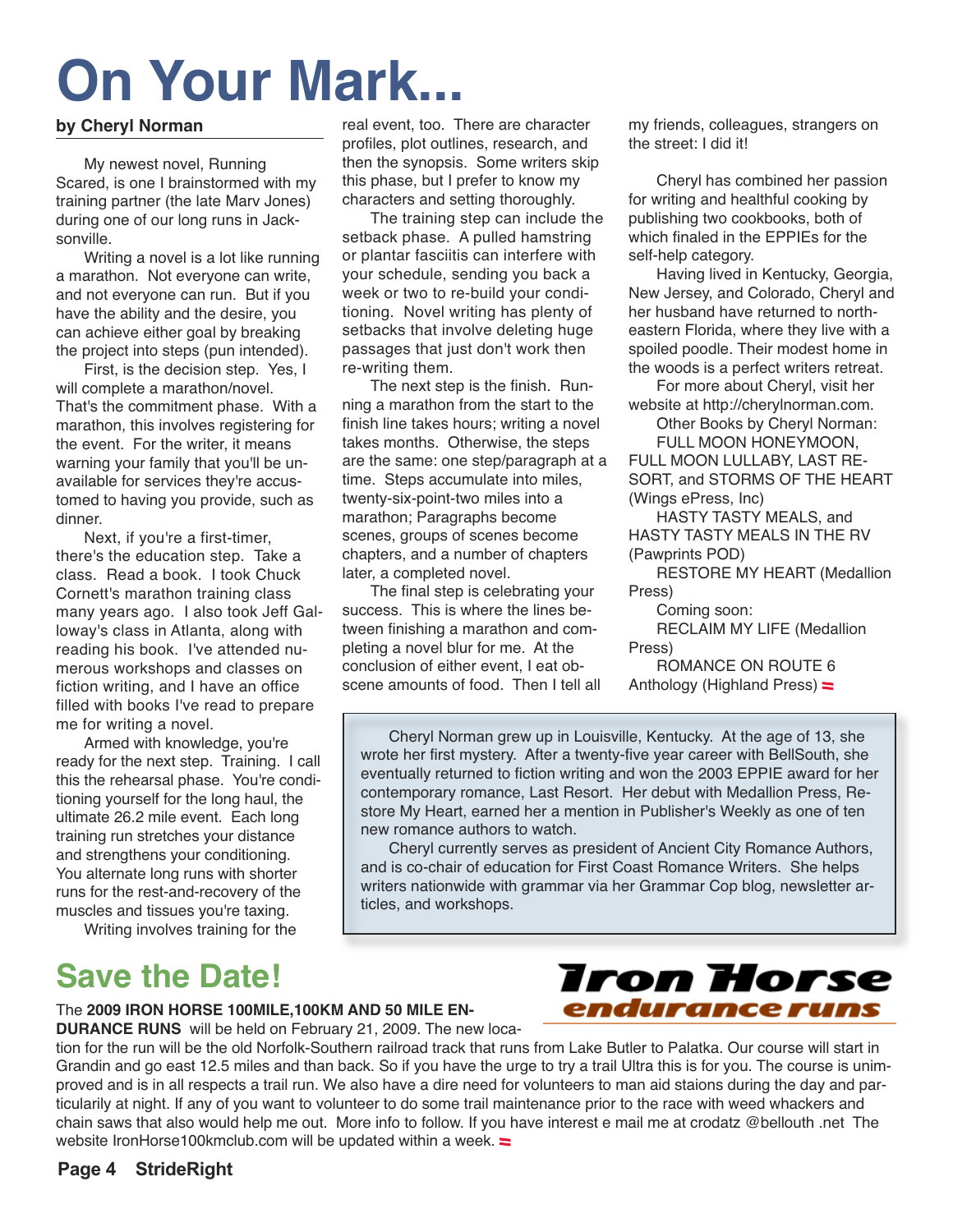# **RRCA National Run@Work Day**



#### **When & Where**

On **September 19, 2008**, the Road Runners Club of America will launch the 3Rd Annual National Run@Work Day. National Run@Work Day events will be held around the country by RRCA members, supporters and individuals interested in promoting the improved health status of working adults.

#### **Why**

The US Centers for Disease Control and Prevention (CDC) National Health and Nutrition Examination Survey (NHANES) estimates that 64% of US adults are either overweight (33%) or obese (31%), meaning they have an excess weight of 30 lbs or more. For over 20 years, the CDC has been tracking obesity trends, and they have reported that the rate of overweight adults in the US has increase by 18% in those 20 years.

The causes of overweight and obesity can be complex. However simply put, overweight and obesity results from an energy imbalance. Eating more calories and not getting enough exercise or physical activity results in the imbalance that causes obesity. The result of overweight and obesity can be an increased risk of many diseases and health conditions such as heart disease, diabetes, high blood pressure, osteoarthritis and others. The rise of overweight and obesity and the resulting health conditions has a dramatic effect on health insurance costs around the US. It is estimated that overweight and obesity health related medical costs have reached an all time high of \$75.8 billion per year (www.cdc.gov).

The goal of the RRCA National Run@Work Day is to raise national awareness about the importance of daily physical activity. RRCA members across the country will organize community based events encouraging people to incorporate at least thirty-five minutes of exercise into their daily lives. Incorporating thirty-five minutes of exercise can markedly improve one's overall physical health and can help alleviate health related medical costs associated with overweight and obesity.

#### **How**

• An RRCA National Run@Work Day event can be hosted by a running club or event, an individual, or a corporation

• The event should be a fun run and/or walking event with the duration of at least thirty-five minutes held before work, during lunch, or immediately after work or all of the above in order to accommodate varying schedules

• Event hosts should work with a company's human resources department or staff to organize and promote the event within the company

• Post your local RRCA Run@Work Day event for FREE on the RRCA Calendar at www.RRCA.org

• Provide participants with general nutrition, fitness and healthy living information

• Download, print, and share the RRCA Brochure found on the Programs section of our website

- Work with local sponsors to provide participant incentives, event support, and promotion
- Use our sample press release to send to your local media
- Contact the RRCA at office@rrca.org or call 703-525- 3890 for more information.  $\equiv$

| Please Print                                                                                                                                                                                                                                                                                                                                                                                                                                                                                                                                                                                                                                                                                                                                                                                                                                                                                                                                                                                                           | <b>Application for Membership</b><br><b>FLORIDA STRIDERS TRACK CLUB</b> |                                                                                                                                                                                                                                     |          |                                                     |
|------------------------------------------------------------------------------------------------------------------------------------------------------------------------------------------------------------------------------------------------------------------------------------------------------------------------------------------------------------------------------------------------------------------------------------------------------------------------------------------------------------------------------------------------------------------------------------------------------------------------------------------------------------------------------------------------------------------------------------------------------------------------------------------------------------------------------------------------------------------------------------------------------------------------------------------------------------------------------------------------------------------------|-------------------------------------------------------------------------|-------------------------------------------------------------------------------------------------------------------------------------------------------------------------------------------------------------------------------------|----------|-----------------------------------------------------|
|                                                                                                                                                                                                                                                                                                                                                                                                                                                                                                                                                                                                                                                                                                                                                                                                                                                                                                                                                                                                                        |                                                                         |                                                                                                                                                                                                                                     |          |                                                     |
|                                                                                                                                                                                                                                                                                                                                                                                                                                                                                                                                                                                                                                                                                                                                                                                                                                                                                                                                                                                                                        |                                                                         | # in Family <b>Example 2018</b> The Second Second Second Second Second Second Second Second Second Second Second Second Second Second Second Second Second Second Second Second Second Second Second Second Second Second Second Se |          |                                                     |
|                                                                                                                                                                                                                                                                                                                                                                                                                                                                                                                                                                                                                                                                                                                                                                                                                                                                                                                                                                                                                        |                                                                         |                                                                                                                                                                                                                                     |          |                                                     |
|                                                                                                                                                                                                                                                                                                                                                                                                                                                                                                                                                                                                                                                                                                                                                                                                                                                                                                                                                                                                                        |                                                                         |                                                                                                                                                                                                                                     |          |                                                     |
|                                                                                                                                                                                                                                                                                                                                                                                                                                                                                                                                                                                                                                                                                                                                                                                                                                                                                                                                                                                                                        |                                                                         |                                                                                                                                                                                                                                     |          |                                                     |
| E-mail<br>and the control of the control of the control of the control of the control of the control of the control of the                                                                                                                                                                                                                                                                                                                                                                                                                                                                                                                                                                                                                                                                                                                                                                                                                                                                                             |                                                                         |                                                                                                                                                                                                                                     |          | <b>Mail Application</b><br>with dues to:            |
|                                                                                                                                                                                                                                                                                                                                                                                                                                                                                                                                                                                                                                                                                                                                                                                                                                                                                                                                                                                                                        | Annual Dues:                                                            | Family \$20                                                                                                                                                                                                                         |          | <b>Florida Striders</b><br>8559 Boysenberry Lane E. |
| <u> 1980 - Jan Salaman, mangang mga kalendar ng mga kalendar ng mga kalendar ng mga kalendar ng mga kalendar ng m</u><br>Date                                                                                                                                                                                                                                                                                                                                                                                                                                                                                                                                                                                                                                                                                                                                                                                                                                                                                          |                                                                         | Single \$15<br>Junior (under 18) \$10                                                                                                                                                                                               |          | Jacksonville, FL 32244                              |
|                                                                                                                                                                                                                                                                                                                                                                                                                                                                                                                                                                                                                                                                                                                                                                                                                                                                                                                                                                                                                        |                                                                         | Senior (over 65) \$10                                                                                                                                                                                                               | $\Omega$ |                                                     |
| I know and understand that running in and/or volunteering to work at FSTC races are potentially hazardous activities. I will not participate in club activities unless I am medically able and/or properly trained to do so. I<br>safely complete a FSTC sponsored race. I assume all risks associated with running and volunteering to work in club races including, but not limited to, slip/trip/falls, contact with other participants, volunteers, or offic<br>conditions of the road and traffic on the course, all such risks being known and understood by me. Having read this waiver and knowing these facts and in consideration of your acceptance of my application for membership I,<br>lease, and agree to hold harmless the Road Runners Club of America, the Florida Striders Track Club and all sponsors, their representatives and successors from all claims or liabilities of any kind arising out of my partic<br>out of negligence or carelessness on the part of persons named on this waiver. |                                                                         |                                                                                                                                                                                                                                     |          |                                                     |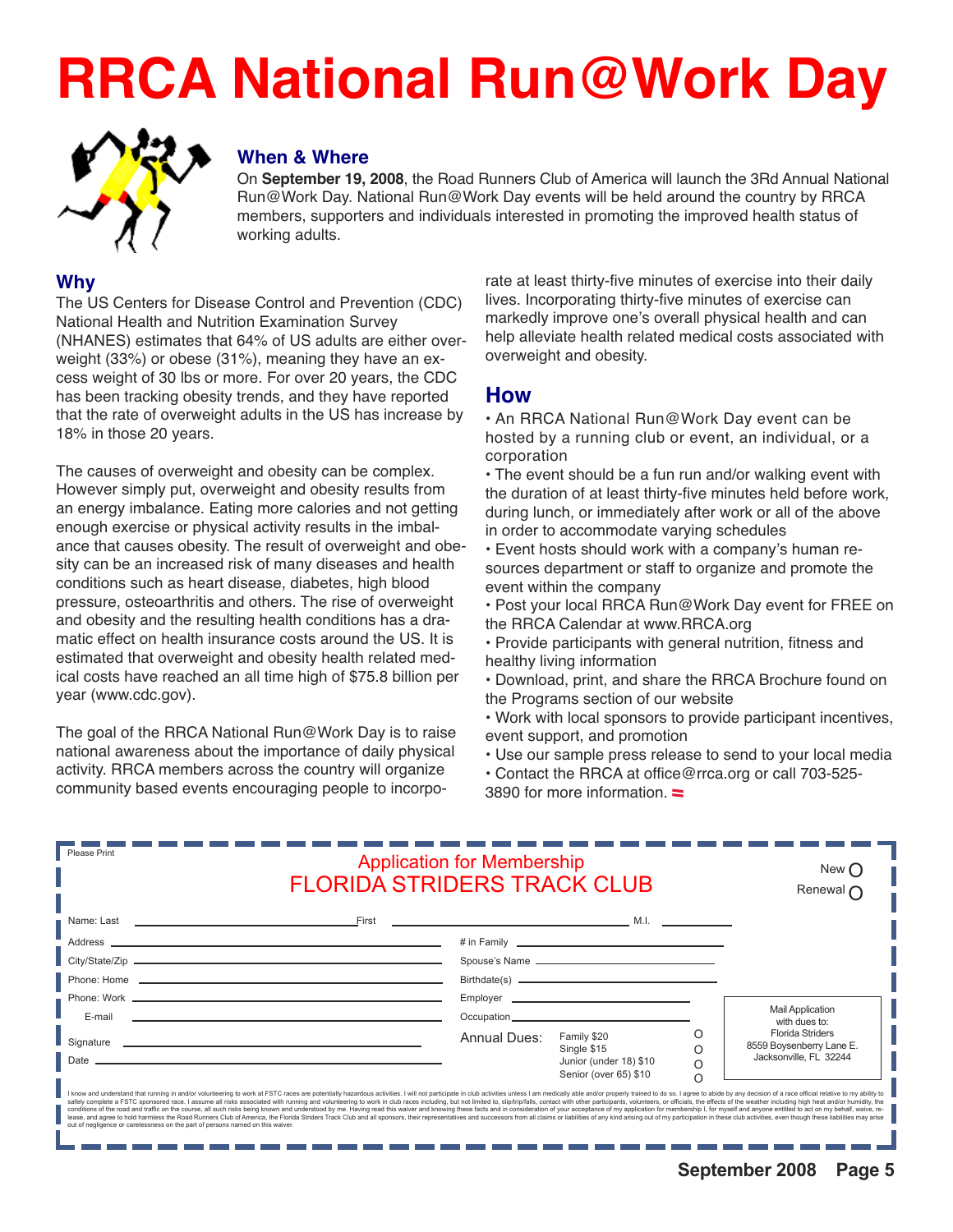#### **PRES SEZ**

Continued from page 2

running store. The shoe store in the mall is not likely to have sales people that really understand the mechanics of running and how to evaluate your stride. If you have not done this before, take the shoes you are running in now so they can look at the wear pattern on the sole.

**Replace your shoes every 350 miles.** The materials in the shoe that support your feet break down and your feet take on more and more of the impact. Keep a running journal and make note of when you buy new shoes. I am suffering from sore achilles tendons because I let my shoes go far too long.

**Use a training plan.** If you are training for a race or increasing your mileage find a training plan designed by a professional and stick with it. (Hal Higdon and Jeff Galloway are two great resources).

**Pain and discomfort are two different things.** My friend Bill Dunn said to me once that running is all about tolerating discomfort. That completely changed the way I looked at my running. How long, hard, and fast you become depends on raising the level of discomfort that you are willing to tolerate. This is entirely different than pain. If you experience pain in joints, muscles, tendons- take a break and do something about it. If it persists without attention you will find yourself taking a lot more time off than a few days. If the pain won't go away, then go see your doctor or a good physical therapist for evaluation. Maybe you have developed a bad habit or your stride has changed and you may need to go to a different shoe or adjust your stride. One thing is certain; most pain only increases without attention until you have no choice but to do something about it.

Train hard if you want, but train smart! We have many members that are qualified and experienced that can help with advice. If you ask me, however, I will most likely refer you to someone who actually knows what he or she is talking about!

See you on the road!  $\equiv$ 



A woman training for the Marine Corps Marathon witnesses a murder and finds herself Running Scared from a killer.

#### **RUNNING SCARED** by Cheryl Norman ISBN: 978-193383641-6 Medallion Press \$7.95



Former Florida Strider Cheryl Clark, writing as Cheryl Norman, has written a romantic suspense novel set in Jacksonville and Washington D.C. Visit her website at *cherylnorman.com.* 

### **Florida Strider Merchandise**

Please contact Keith Poythress, our Merchandise Coordinator with questions at(904) 541-1878 or poyth@bellsouth.net if you would like to place an order.

**http://www.floridastriders.com/shop.html**

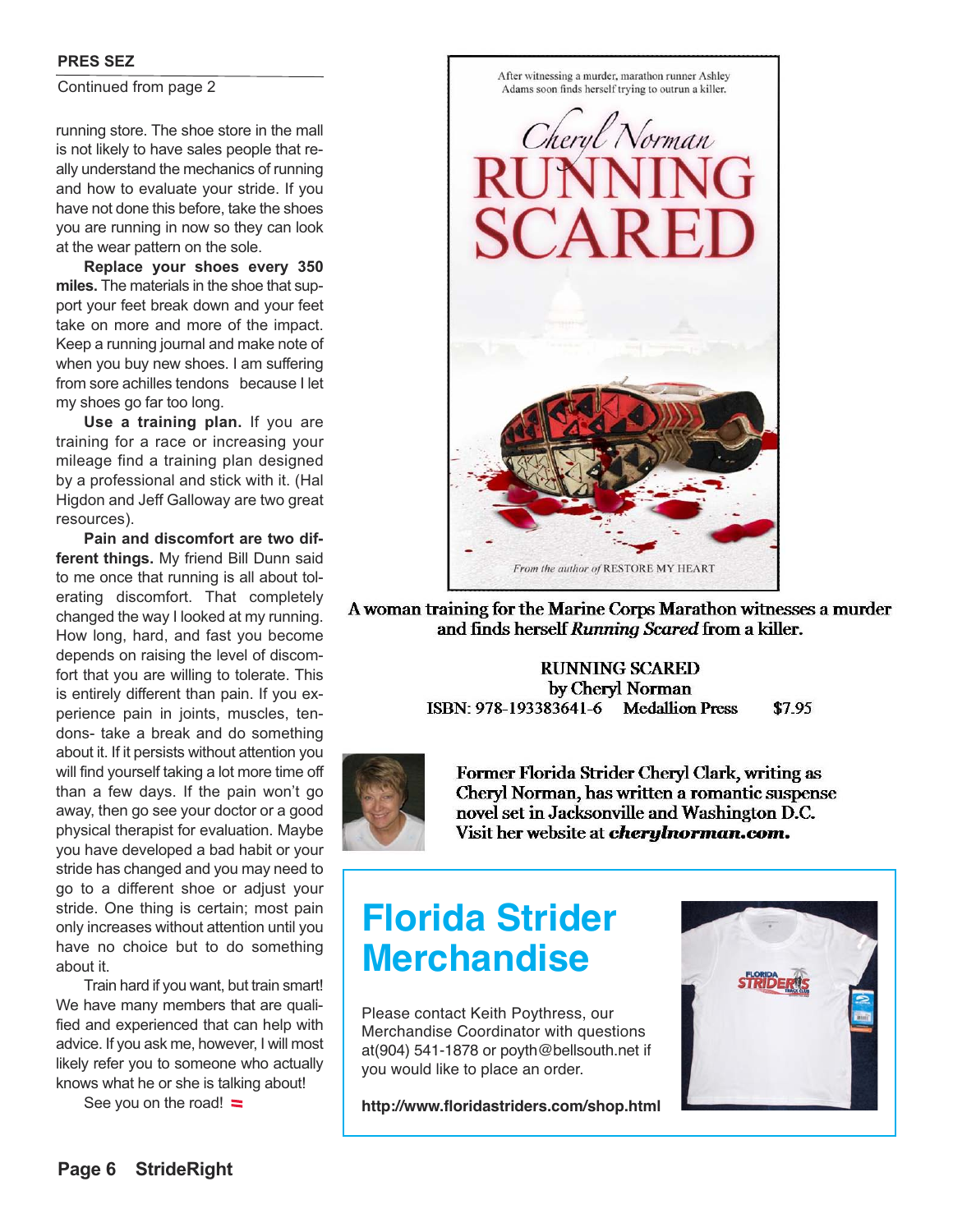#### **MINUTES**

#### Continued from page 2

to it being summertime and many people on vacation. Glenn stated that the rest of the year is fairly well set, which is true for about half of each year. This year we tried to do some different things, which seemed to get more people as opposed to the picnics which not as many people attend. He's going to try and set the dates for the annual events as early as possible. He also wants to come up with a better means of communication for events instead of just the website and email. It was suggested that maybe we are scheduling too much, and we shouldn't have one every month. For 2009, Glenn wants to cut down on the amount of picnics, and maybe increase the dinner meetings. There was agreement from the group.

**30th Anniversary Dinner:** Glenn said they would be getting together soon to discuss the program. Mike Mayse said he has some ideas for getting more peo-

ple to attend socials. We could make phone calls, and do mass mailings. He plans to mail a flyer for the Dinner, and he needs help to do the mailing. It was agreed that this is a good idea. Mike set Sunday the 17th for us to get together to prepare the mailing. We'll meet at Vicky Connell's home at 2 pm. Dave will take care of getting the flyer completed, and Mike Mayse will bring all materials needed for mailing.

**New Board Member:** Dave said that he would like to invite Mike Marino to be a Board Member. Mike Mayse made a motion and Glenn seconded that the invitation be extended. There was unanimous approval.

**General Discussion:** Dave had our current tax return and reviewed some of the items and offered it for anyone who wanted to see it. He mentioned Ed Kelly who does our taxes for us, and does an excellent job. Dave also shared a Thank-You card from Joe Connelly for the celebration of his 900th race.

Kim Lundy talked about holding the

Youth Running Camp at Ridgeview High School, and how it had been such a great facility for us. She said it would be nice to do something to thank them. The school has an ongoing fund raiser to rubberize their track for \$200 per meter. She suggested we donate \$500 to fund 2.5 meters. If we do this, we will get recognition of the Striders on a large board in front of the concession stand. Vicky said we should throw in the extra hundred and make it an even 3 meters. Kim made a motion that we donate \$600 for 3 meters, Janis Dolembo seconded, and all approved.

Kim has a possible new sponsor for the Memorial Day 5K Race. Blue Cross/Blue Shield may donate \$2500. They want to know what they can bring to the race. Dave said he would get with her after the meeting to discuss.

There was a motion for adjournment and the meeting was adjourned at 8:25.

Respectfully submitted, Vicky Connel l

## New, Renewing and Expiring Memberships

#### **NEW MEMBERS**

| <b>Shelby Kittrell</b> | 8/31/09 |
|------------------------|---------|
|                        |         |

#### **RENEWING MEMBERS**

| Mary Algire                | 8/31/09 |
|----------------------------|---------|
| Steve, Maria, Isabel, Juan |         |
| Bruce/Padin                | 8/31/11 |
| Alexander & Micheala Combs |         |
|                            | 8/31/09 |
| Dena & Rick Gaucher        | 8/31/09 |
| David Goedtke              | 8/31/08 |
| <b>Bruce Holmes</b>        | 8/31/09 |
| Michael Killea             | 8/31/11 |
| Michael & Amy Mandt        | 8/31/10 |

Mike Marino 8/31/09 Maria McNary 8/31/09 David & Marilyn Ohnsman 8/31/09 Terry Sikes 8/31/09

Ed, Michelle, Jesse, Schuyler Velasco 8/31/10 Mark Woods 8/31/11

#### **MULTI-YEAR RENEWALS**

| <b>Larry Mattingly</b> | 9/30/09 |
|------------------------|---------|
| Maria Littlejohn       | 9/30/09 |
| Vicki Choinski         | 9/30/09 |
| <b>Bobby Greene</b>    | 9/30/09 |
| <b>Susan Shelton</b>   | 9/30/09 |
| Daniel Ovshak          | 9/30/09 |

| <b>Bill Phillips</b>     | 9/30/09 |
|--------------------------|---------|
| James/Kay Vavrina/Womack |         |
|                          | 9/30/10 |
| John Kotsubka            | 9/30/10 |
| William Kennedy          | 9/30/10 |
| Stephen McClung          | 9/30/10 |
|                          |         |

#### **EXPIRING MEMBERSHIPS**

| 7/31/08                          |
|----------------------------------|
| 7/31/08                          |
| 7/31/08                          |
| Curtis & Jennifer Stubbs 7/31/08 |
| 7/31/08                          |
|                                  |

In our continuing efforts to improve communications we are adding another feature to our monthly report. We have added the membership expiration date. This will allow you to double check my work and ensure I get it right. If your name does not appear in this column or you think something is in error with your renewal date please emailme at floridastriders.comor callMikeMayse (904) 777-6108.

## Check it out - www.floridastriders.com!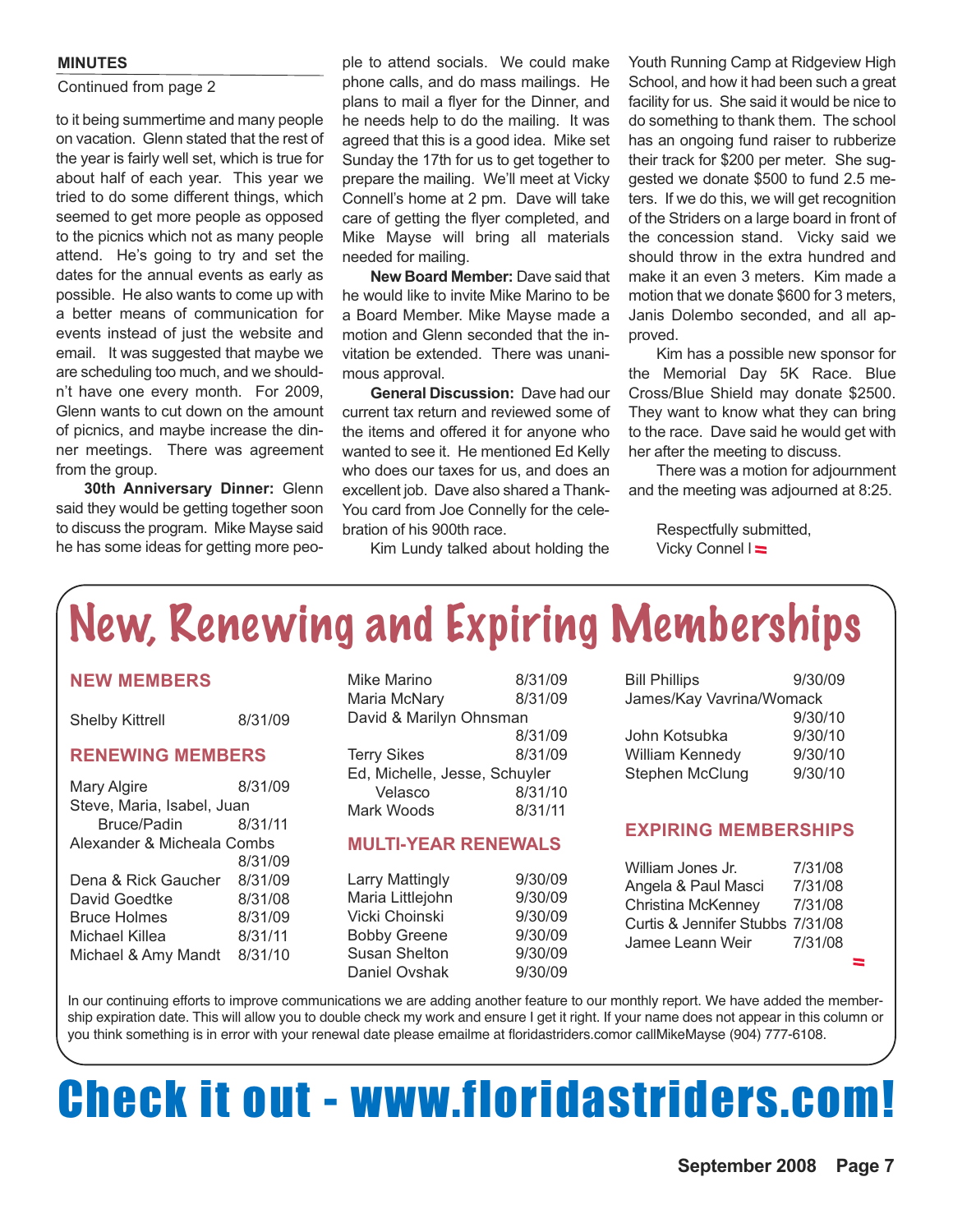### Sept/Oct 2008 Race Calendar

Published as a service. Accuracy is not guaranteed. If you would like your race listed: Contact either Ken Bendy, RRCA Southern Director (904) 278-2926 Email kbendy@aol.com or Mike Bowen, RRCA State Rep (N. Florida) 850-452-6711 (day) 850-3081953 (eve) Email Michael.s.bowen@gmail.com, website http://www.geocities.com/rrca\_north\_florida.

for a NF list, with web links, see http://members.aol.com/rrcahtml/rrcacal.htm

| <b>DATE</b>                    | <b>EVENT</b>                                                                   | <b>TIME</b> | <b>LOCATION</b>                                                                              | <b>CONTACT</b>                                                                                     |
|--------------------------------|--------------------------------------------------------------------------------|-------------|----------------------------------------------------------------------------------------------|----------------------------------------------------------------------------------------------------|
| September 6<br><b>NEW DATE</b> | Carabba's<br>Summer Beach Run<br>5 Mile                                        | 7:00 p.m.   | <b>Seawalk Pavilion</b><br>Jax Beach                                                         | (904) 731-1900<br><b>JTC Running</b>                                                               |
| September<br>13                | 1st Annual<br>Jack's<br>25/50K Trail Race                                      | 8:00a.m.    | <b>Gamble Rogers</b><br><b>State Park</b><br>3100 S A1A<br><b>Flagler Beach</b>              | (386) 986-8572<br><b>Jack Forman Memorial</b>                                                      |
| September<br>20                | 5th Annual<br>Run 4 Kids 5K                                                    | 7:30 a.m.   | Cabana Beach Club<br>Ponte Vedra Beach                                                       | $(904)$ 731-1900<br><b>First Place Sports</b>                                                      |
| September<br>20                | <b>Endless Summer</b><br><b>10K Cross Country</b>                              | 7:30 a.m.   | Anastasia Park<br>St. Augustine                                                              | (904) 814-2113<br>Friends of<br>Anastasia State Park                                               |
| September<br>27                | Children's Way 5K                                                              | 8:00 a.m.   | <b>Ronald McDonald House</b><br>824 Children's Way<br>Jax                                    | $(904)$ 731-1900<br><b>First Place Sports</b>                                                      |
| October 4                      | <b>Marine Corps</b><br>Half Marathon &<br>Freedom 5K                           | 7:00 a.m.   | <b>Memorial Wall</b><br>Jax Municipal Stadium<br>Jax                                         | (904) 731-1900<br><b>First Place Sports</b>                                                        |
| October 26                     | Inaugural<br>Daytona Beach<br><b>Half Marathon</b>                             | 7:00 a.m.   | Daytona International<br>Speedway<br>1801 W. International<br>Speedway Blvd<br>Daytona Beach | (407) 648-4900 ext. 16<br><b>Expanded Race Info</b><br><b>Central Florida Sports</b><br>Commission |
| <b>November 8</b>              | Hog Jog 3 Mi.                                                                  | 9:00a.m.    | <b>Ronnie VanZant Park</b><br><b>Lake Asbury</b>                                             | (904) 728-7759<br>stevebruce@comcast.net<br>Florida Striders Track Club                            |
| <b>February 15</b>             | <b>National Marathon to</b><br><b>Fight Breast Cancer</b><br>"26.2 With Donna" | $7:30$ a.m. | <b>Near Mayo Clinic</b><br><b>Jacksonville</b>                                               | <b>Donna Hicken Foundation</b>                                                                     |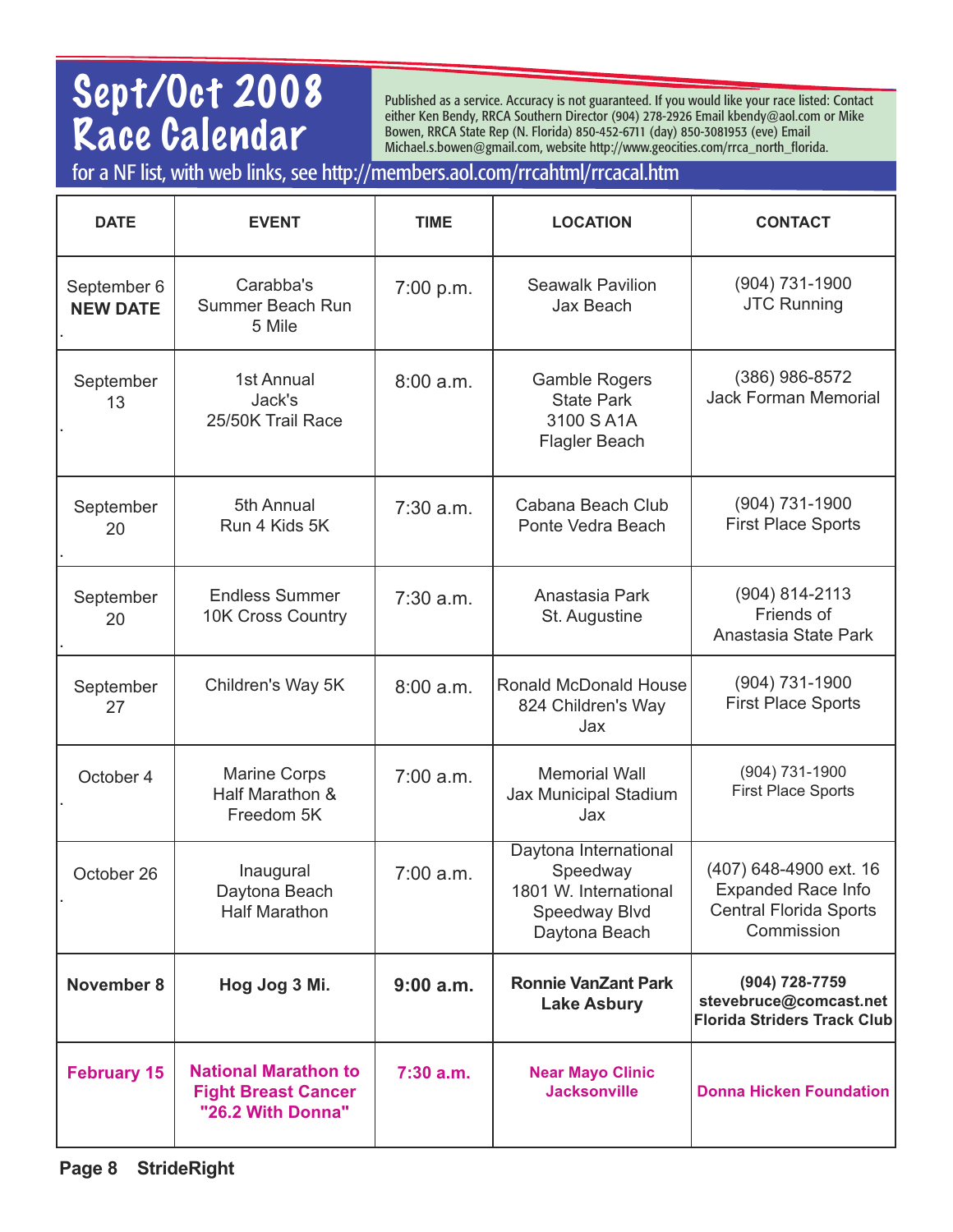## Striders at the Races

## Race Results

## To get your race results published, email m.t.marino@clearwire.net

| <b>JDR BRIDGES RUN 5K</b>                                                                | <b>Hemming Plaza</b><br><b>August 2, 2008</b> |                                          | George White<br>Robert Crampton<br>Randy Pullo<br>Paul Smith                          | 21:04<br>21:42<br>22:51<br>23:13          | 1st A/G<br>1st A/G<br>1st A/G | John Gauer<br>Pat Gallagher<br>Kent Smith<br>Al Saffer   | 28:49<br>30:16<br>30:35<br>31:57 | 3rd A/G<br>1st A/G<br>3rd A/G<br>1st A/G |
|------------------------------------------------------------------------------------------|-----------------------------------------------|------------------------------------------|---------------------------------------------------------------------------------------|-------------------------------------------|-------------------------------|----------------------------------------------------------|----------------------------------|------------------------------------------|
| Justin Jacobs<br>Jason Arnold<br>Randy Arend<br>Keith Poythress<br><b>Anthony Truitt</b> | 16:17<br>17:42<br>20:09<br>20:24<br>21:03     | 2nd O/A<br>1st A/G<br>1st A/G<br>3rd A/G | Ann Krause<br><b>Gail Pylipow</b><br>Simon Jacobson<br>James Vavrina<br>Sue Whitworth | 23:15<br>23:44<br>24:50<br>26:01<br>26:41 | 1st A/G<br>2nd A/G<br>3rd A/G | Nancy Pullo<br><b>Gordon Slater</b><br>Freddy Fillingham | 33:16<br>34:23<br>35:05          | 1st A/G                                  |

#### **TOUR DE PAIN (3 Races in 24 Hours) Jacksonville August 8 & 9, 2008**

| 4 MI. | 5K    | <b>MILE</b> | <b>TOTAL</b> | A/G            |
|-------|-------|-------------|--------------|----------------|
| 23:14 | 15:32 | 4:39        | 43:25        | 1st            |
| 25:34 | 18:01 | 5:08        | 48:43        | 1st            |
| 25:56 | 18:42 | 5:15        | 48:51        | 3rd            |
| 25:57 | 17:56 | 5:05        | 48:58        | 1st            |
| 26:32 | 18:58 | 5:24        | 50:54        | 1st            |
| 26:45 | 18:47 | 5:31        | 51:03        | 3rd            |
| 26:46 | 18:48 | 5:32        | 51:06        | 2nd            |
| 26:59 | 19:18 | 5:16        | 51:33        |                |
| 27:17 | 19:36 | 5:27        | 52:20        |                |
| 27:30 | 19:53 | 5:53        | 53:16        |                |
| 28:26 | 19:53 | 5:48        | 54:07        |                |
| 28:59 | 19:54 | 5:37        | 54:30        | 1st            |
| 28:45 | 20:11 | 5:37        | 54:33        |                |
| 28:57 | 20:23 | 5:54        | 55:49        |                |
| 29:43 | 20:45 | 5:57        | 56:25        | 1st            |
| 29:36 | 21:08 | 6:02        | 56:46        | 1st            |
| 30:57 | 20:25 | 6:19        | 57:41        | 1st            |
| 30:28 | 21:24 | 6:00        | 57:52        |                |
| 31:29 | 21:26 | 5:49        | 58:44        |                |
| 30:35 | 21:58 | 6:19        | 58:52        | 2nd            |
| 30:32 | 21:53 | 6:29        | 58:54        |                |
| 27:17 | 19:36 | 6:20        | 59:38        |                |
| 31:57 | 22:12 | 6:19        | 1:00:28      |                |
| 31:36 | 22:24 | 6:36        | 1:00:36      | 1st            |
| 31:55 | 21:59 | 6:43        | 1:00:37      |                |
| 32:04 | 22:01 | 6:32        | 1:00:57      | 2nd            |
| 32:37 | 23:35 | 7:03        | 1:03:15      |                |
| 33:05 | 24:21 | 6:57        | 1:04:23      |                |
| 33:55 | 23:42 | 6:52        | 1:04:29      | 3rd            |
| 34:40 | 23:54 | 6:40        | 1:05:14      |                |
| 34:08 | 24:09 | 6:45        | 1:05:02      | 3rd            |
| 34:47 | 24:06 | 6:23        | 1:05:16      |                |
| 35:26 | 24:14 | 6:50        | 1:06:30      | <b>Results</b> |
| 34:40 | 24:51 | 6:52        | 1:06:23      | continued      |
| 34:44 | 24:32 | 7:11        | 1:06:27      | on page 10     |
|       |       |             |              |                |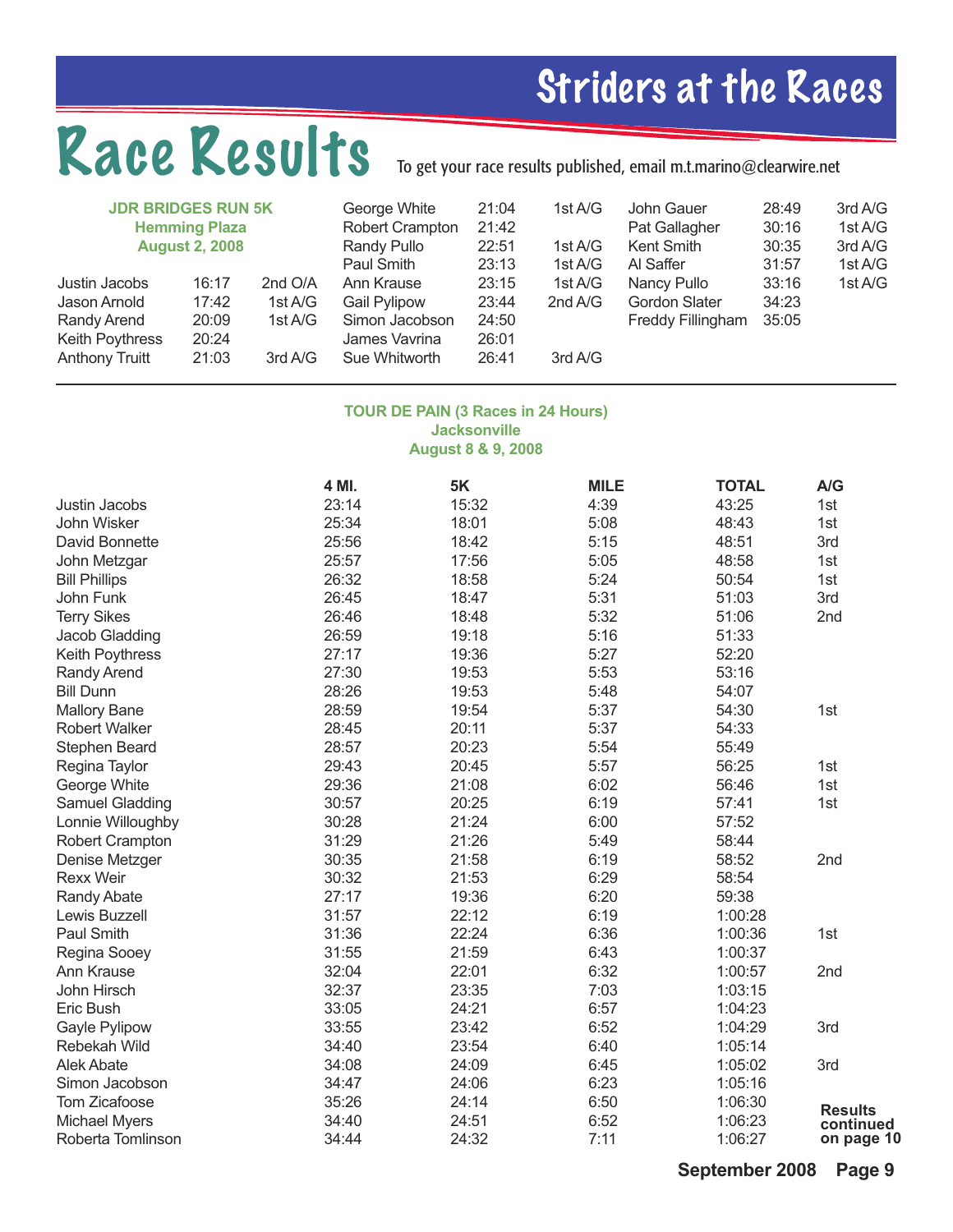| Group Training Runs |                             |                                                |                                                                                               |                                                                                     |  |  |  |
|---------------------|-----------------------------|------------------------------------------------|-----------------------------------------------------------------------------------------------|-------------------------------------------------------------------------------------|--|--|--|
| <b>DAY</b>          | <b>TIME</b>                 | <b>DISTANCE</b>                                | <b>JACKSONVILLE AREA</b>                                                                      | <b>CONTACT</b>                                                                      |  |  |  |
| <b>Sunday</b>       | 6:30 AM                     | 5 to 10 Miles<br><b>Various pace</b><br>groups | <b>Atlantic Beach</b><br><b>Ragtime Restaurant</b><br><b>First Street &amp; Atlantic Blvd</b> | <b>Bill or Dot Mitchell</b><br>(904) 241-0331<br>mitd0005@mac.com                   |  |  |  |
| <b>Sunday</b>       | 6:30 AM                     | 6 to 20 Miles<br><b>Various pace</b><br>groups | <b>Orange Park Sun Tire</b><br><b>Blanding Blvd.</b>                                          | Dave Bokros at DBokros@comcast.net or<br>904-545-4538                               |  |  |  |
| <b>Sunday</b>       | 10:00 AM<br><b>Seasonal</b> | 3-8 Miles<br><b>Trail Run</b>                  | <b>Ponte Vedra</b><br>Guana State Park                                                        | <b>Craig O'Neal (904) 568-4825</b><br>charityrunningcoach@yahoo.com                 |  |  |  |
| <b>Sunday</b>       | 7:00 AM                     | 7.5 Miles<br><b>Black Creek Trail</b>          | <b>Super WalMart (NE corner)</b><br><b>Fleming Island</b>                                     | Kay Womack (904) 215-8656<br>kaywomack@gmail.com                                    |  |  |  |
| <b>Monday</b>       | 5:30 PM                     | <b>6 Miles</b>                                 | <b>Jacksonville</b><br>Downtown Bridges NEW River City Brewing<br><b>Company parking lot</b>  | Danny Weaver (904) 287-5496                                                         |  |  |  |
| <b>Tuesday</b>      | 6:30 PM                     | $5+$ miles                                     | <b>Ponte Vedra Beach</b><br><b>Sawgrass Village</b>                                           | Craig O'Neal (904) 568-4825<br>charityrunningcoach@yahoo.com                        |  |  |  |
| Weds.               | 6:30 PM                     | <b>Interval Training</b>                       | <b>Orange Park, St. Johns</b><br><b>Country Day Track</b>                                     | Dave Bokros at DBokros@comcast.net or<br>904-545-4538                               |  |  |  |
| Weds.               | 5:30 PM                     | <b>Interval Training</b>                       | <b>Jacksonville</b><br><b>Bolles School</b><br>San Marco Blvd.                                | Danny Weaver (904) 287-5496                                                         |  |  |  |
| Weds.               | $6:00$ PM                   | 6.2 Miles<br>Easy pace                         | <b>Jacksonville</b><br><b>Boone Park Riverside</b>                                            | Doug Tillett (904) 388-6139<br>douglastillett@hotmail.com                           |  |  |  |
| <b>Thursday</b>     | 6:30 PM                     | 5 Miles<br><b>Varied pace</b>                  | <b>San Marco/Largo Park</b>                                                                   | Doug Tillett (904) 388-6139<br>Corner of Naldo and Largo douglastillett@hotmail.com |  |  |  |
| <b>Saturday</b>     | 7AM                         | $7 + miles$                                    | <b>Ponte Vedra Beach</b><br><b>Sawgrass Village</b>                                           | <b>Craig O'Neal (904) 568-4825</b><br>charityrunningcoach@yahoo.com                 |  |  |  |
| <b>Saturday</b>     | 6:30 AM                     | 10 to 15 Miles<br>Moderate pace                | <b>Julington Creek Starbucks</b>                                                              | <b>Wendy Patterson</b><br>(904) 237-4100<br>wenrex@comcast.net                      |  |  |  |

| Continued from page 9 |       |           |             |              |     |
|-----------------------|-------|-----------|-------------|--------------|-----|
|                       | 4 MI. | <b>5K</b> | <b>MILE</b> | <b>TOTAL</b> | A/G |
| Kara Albach           | 35:25 | 24:23     | 6:44        | 1:06:32      |     |
| <b>Bonita Golden</b>  | 35:20 | 24:28     | 6:58        | 1:06:46      |     |
| <b>Tracy Pfuntner</b> | 35:35 | 24:29     | 7:10        | 1:07:14      |     |
| Zachary Jones         | 36:25 | 26:28     | 6:42        | 1:09:35      |     |
| Jonathan Lineberry    | 36:37 | 25:41     | 6:53        | 1:10:11      |     |
| Sue Whitworth         | 37:20 | 25:09     | 7:43        | 1:10:12      |     |
| Dave Bokros           | 36:35 | 26:42     | 7:02        | 1:10:19      |     |
| George Hoskins        | 37:01 | 26:12     | 7:20        | 1:10:33      |     |
| James Vavrina         | 38:15 | 26:38     | 6:38        | 1:11:31      |     |
| Chelle Mahaney        | 37:51 | 26:17     | 7:29        | 1:11:37      |     |
| Chuck Bryner          | 38:40 | 26:46     | 7:31        | 1:12:57      |     |
| Kimberly Lundy        | 38:12 | 26:45     | 8:01        | 1:12:58      |     |
| Gayla Poythress       | 38:30 | 27:10     | 7:37        | 1:13:17      |     |
| Andrea Morrison       | 38:44 | 27:35     | 7:47        | 1:14:06      |     |
| <b>Thomas Pittman</b> | 39:27 | 28:30     | 7:24        | 1:15:21      |     |
| John Gauer            | 39:18 | 28:51     | 7:50        | 1:15:59      |     |

### **Page 10 StrideRight**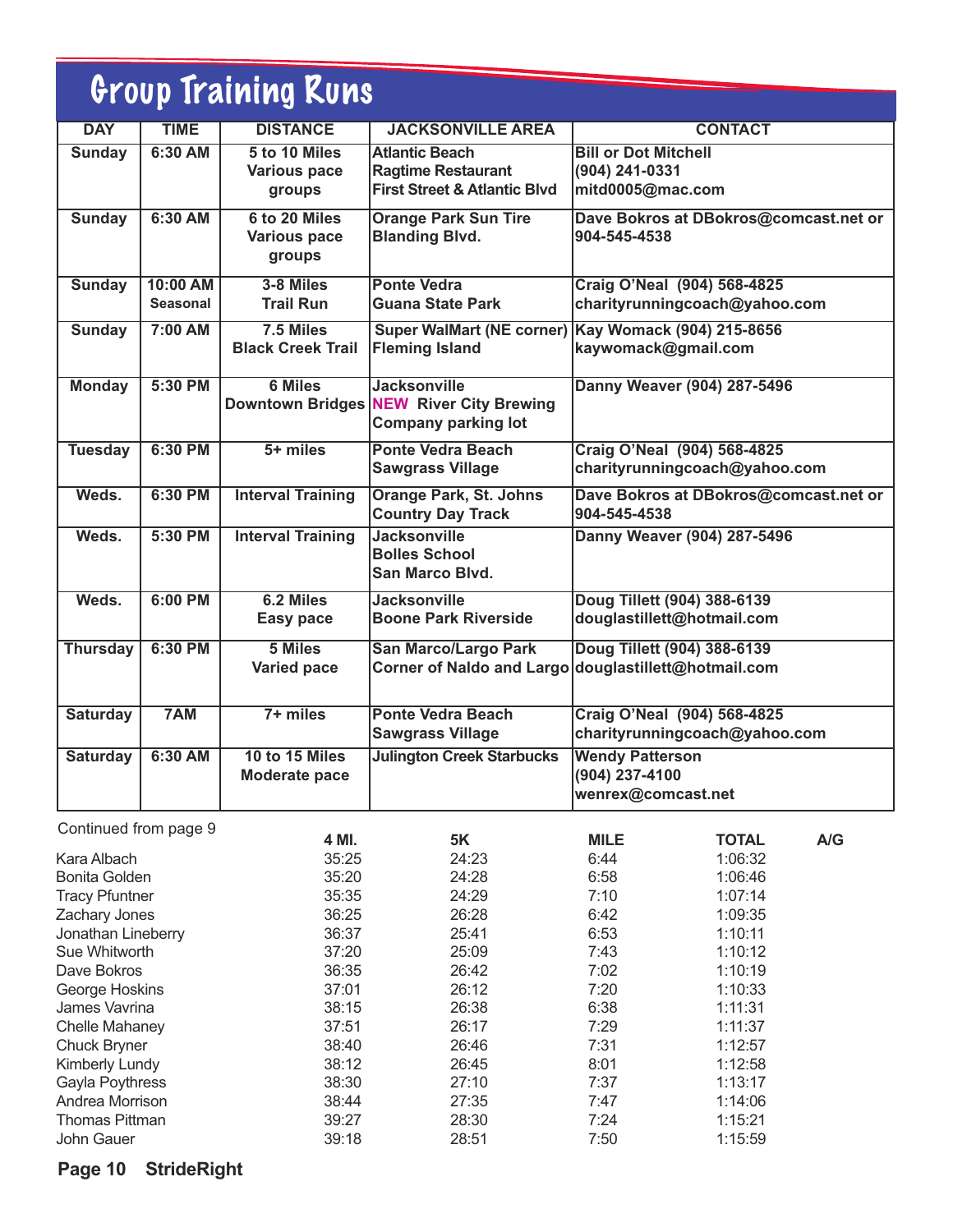# The Back Page By MIKE MARINO

A slow month as far as races, but that doesn't mean it wasn't eventful. I hope everyone made it through Tropical Storm Fay safely and without any significant damage to their homes. And knowing how seriously some of you folks take your running, I hope you enjoyed your time on the treadmill during the storm or, if you're really bent, while you ran outside during the storm. The good news is that you get extra time to train for the Summer Beaches Run, which was delayed due to the storm. But be careful while running around with all those fallen branches and other debris on the sidewalks. On to the race results.

On August 2nd we had a hot evening for the **JDR BRIDGES RUN 5K**. I was told the Acosta Bridge, which was at the end of the race, really burned. It didn't seem to bother the several Striders at the front of the pack and on top of their age groups though. **Justin Jacobs** led the Strider charge, posting a 16:17 while placing 2nd overall. We had ten Striders at the top of their age groups, which included: **Jason Arnold, Randy Arend, George White, Randy Pullo, Paul Smith, Ann Krause** (fastest Strider female 23:15), **Al Saffer, Nancy Pullo, Pat Gallagher**, and 9-year-old **Haley Mason**, who was taking on the bridges for the first time. **Gail Pylipow** battled the inclines and heat to a 2nd place age group finish, while **Anthony Truitt, Sue Whitworth, John Gauer and Kent Smith** fought to 3rd place age group finishes. Nice effort folks.

And if that wasn't tough enough, the next weekend



brought one of Jacksonville's most challenging events, the **Tour de Pain**. Three races in twenty-four hours, the first being four miles on the beach on Fri-

day night (August 8th), the second being a 5K on Saturday morning, and then a one mile blast on Saturday night. In addition, it was incredibly competitive, as it was the first Jacksonville Grand Prix event for the 2008 – 09 season. Striders were up to the challenge though, recording a dozen age group wins. **Justin Jacobs** led all Striders again with a combined time of 43:25 (23:14, 15:32, 4:39) while winning his age group. **Mallory Bane**, at age 13, was our fastest female Strider, winning her age group in a combined time of 54:30 (28:59, 19:54, 5:37). Rounding out our dozen champions were **John Wisker, Samuel Gladding, George White, John Metzgar, Bill Phillips, Regina Taylor, Paul Smith, Pat Gallagher, Diane Aimone**, and **Traci Bane**. Cumulative 2nd place awards were earned by **Denise Metzger, Philip Trast, Terry Sikes, Nancy Pullo, John Aimone, Ann Krause**, and **Haley Mason** (yeah, the 9-year-old – way to go kid). And placing 3rd in their age groups were **Gayle Pylipow, Alek Abate, Al Saffer, Freddy Fillingham, David Bonnette**, and **John Funk**. Congrats to all our age group award winners and to every who completed all three races.

#### **Continued on page 12**

| Continued from page 10 |       |       |             |              |              |
|------------------------|-------|-------|-------------|--------------|--------------|
|                        | 4 MI. | 5K    | <b>MILE</b> | <b>TOTAL</b> | A/G          |
| <b>Gil Flores</b>      | 40:03 | 28:19 | 8:07        | 1:16:29      |              |
| Pat Stack              | 40:24 | 28:57 | 8:36        | 1:17:57      |              |
| Leslie Magruder        | 41:30 | 29:25 | 8:28        | 1:19:43      |              |
| Pat Gallagher          | 43:05 | 28:04 | 8:58        | 1:19:35      | 1st          |
| <b>Philip Trast</b>    | 42:05 | 29:59 | 9:08        | 1:21:12      | 2nd          |
| Mark Johnson           | 43:16 | 30:44 | 8:01        | 1:22:01      |              |
| <b>Traci Bane</b>      | 44:53 | 30:52 | 9:09        | 1:24:54      | 1st          |
| Al Saffer              | 44:39 | 32:14 | 8:58        | 1:25:51      | 3rd          |
| Lesley Jones           | 45:41 | 31:54 | 9:23        | 1:26:58      |              |
| Freddy Fillingham      | 47:01 | 33:01 | 9:17        | 1:29:19      | 3rd          |
| Nancy Pullo            | 47:41 | 32:33 | 9:28        | 1:29:42      | 2nd          |
| <b>Gordon Slater</b>   | 47:10 | 33:20 | 9:27        | 1:29:57      |              |
| <b>Claire Gilbert</b>  | 47:02 | 24:22 | 10:23       | 1:31:47      |              |
| Mark Lay               | 53:00 | 32:30 | 8:35        | 1:34:05      |              |
| Bernita Bush           | 50:17 | 35:18 | 9:25        | 1:35:00      |              |
| Evan Gould             | 52:10 | 36:12 | 8:57        | 1:37:19      |              |
| <b>Judith Gould</b>    | 52:13 | 34:55 | 10:22       | 1:37:30      |              |
| John Aimone            | 49:58 | 38:04 | 9:45        | 1:37:47      | 2nd          |
| <b>Haley Mason</b>     | 52:07 | 38:14 | 9:43        | 1:40:04      | 2nd          |
| Jill Wright            | 54:53 | 38:36 | 10:42       | 1:44:11      |              |
| George Mosley          | 55:00 | 39:22 | 11:30       | 1:45:52      |              |
| Diane Aimone           | 59:48 | 42:19 | 12:51       | 1:54:59      | 1st $\equiv$ |